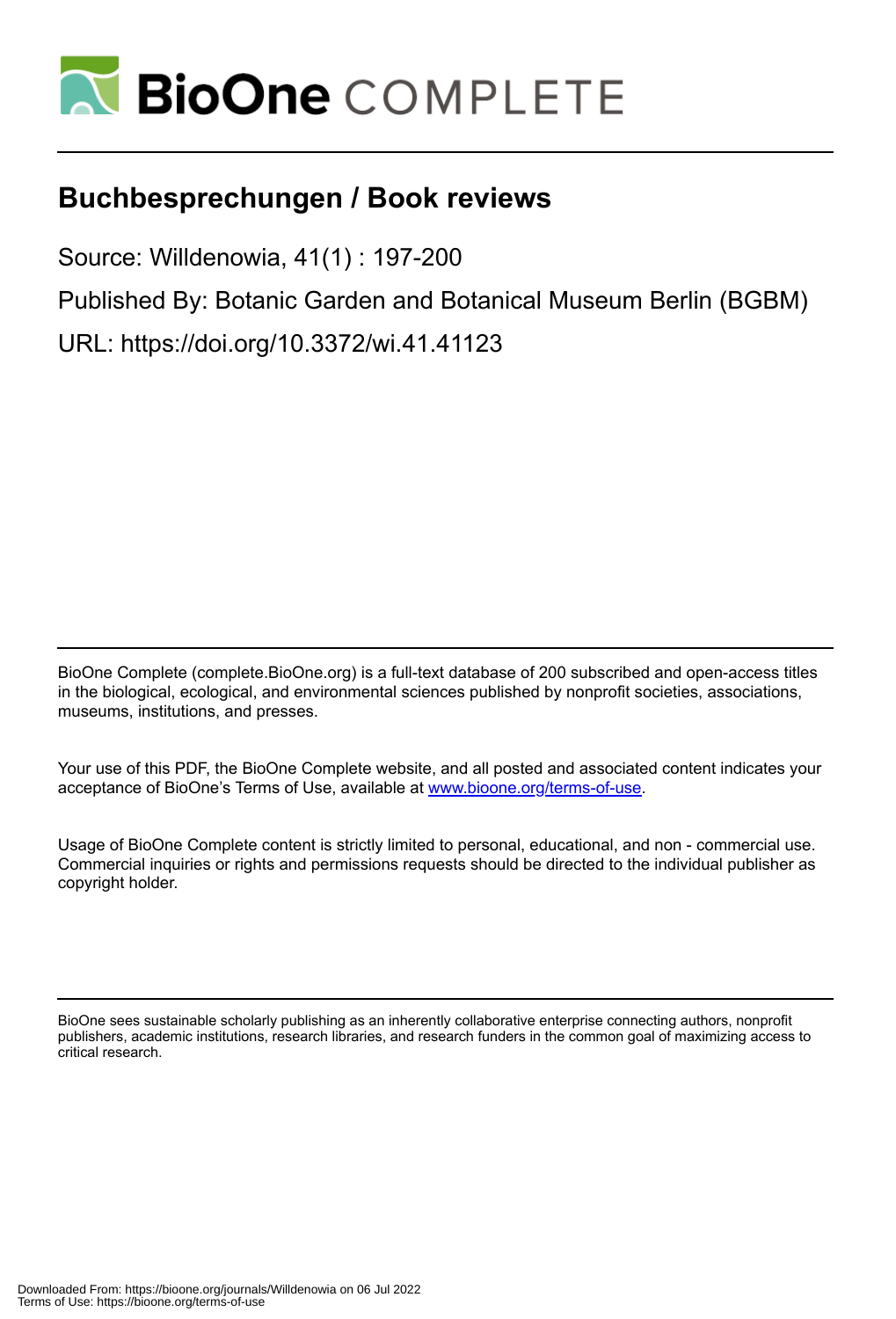## **Buchbesprechungen / Book reviews**

## **Neuerscheinungsnotizen / New releases**

**Push J. & Günther K.-F.:** Familie *Orobanchaceae* s.str. (Sommerwurzgewächse). – In: Wagenitz G. (Bandherausgeber), Gustav Hegi, Illustrierte Flora von Mitteleuropa, 3. Auflage, Band 6, Teil 1A, Lieferung 1. – Jena: Weissdorn-Verlag, 2009. – ISBN 978-3-936055-33-7. – 99 S., 139 meist farb. Abb. – Preis: EUR 29,95. – Das Werk kann direkt vom Weissdorn-Verlag, Wöllnitzer Str. 53, 07749 Jena, E-Mail: weissdorn-verlag@t-online.de, bezogen werden.

**Rich T. C. G., Houston L., Robertson A. & Proctor M. C. F.:** Whitebeams, Rowans and Service Trees of Britain and Ireland. A monograph of British and Irish *Sorbus* L. – B.S.B.I. Handbook, Band 14. – London: Botanical Society of the British Isles, 2010. – ISBN 978-0- 901158-43-7. – vi + 223 S., 476, meist farb. Abb.; Harteinband. – GBP 40,-.

**Shaw R. B., Rector B. S. & Dube A. M.:** Distribution of grasses in Texas. – Sida, Botanical Miscellany, Band 33. – Forth Worth: Botanical Research Institute of Texas, 2011. – ISBN 978-1-889878-32-4. – xii + 196 S.; broschiert. – Preis: USD 20,- (+ Versand).

**Breckle S.-W. & Rafigpoor M. D. [with contributions by Hedge I. C. & Freitag H.; edited by Dittmann A., Breckle S. W. & Rafiqpoor M. D.]:** Field guide Afghanistan. Flora and vegetation. – Bonn: Scientia Bonnensis, 2010. – ISBN 978-3-940766-30-4. – 863 S., numerous col. fig.; hardcover. – Not available for sale.

Situated at the crossroad of different biogeographic regions, and offering a wide range of ecological conditions, Afghanistan naturally harbours an extremely rich flora estimated to c. 3500–5000 species, including  $25-30\%$ of endemics (Groombridge 1992; Breckle 2007). To date, the most comprehensive floristic treatments remain Rechinger's seminal "Flora Iranica" (started in 1963), Downloaded From: https://bioone.org/journals/Willdenowia on 06 Jul 2022 Terms of Use: https://bioone.org/terms-of-use along with a series of compiled fascicles in "Flora of Pakistan" (started in 1970; Efloras 2008), altogether highlighting the lack of recent and up-to-date accounts. Indeed, war and political instability have rendered scientific research difficult in this torn country, especially in botany where field expeditions are the prerequisite for sampling collections and further investigations.

In this thorny context, the recent publication of "Field Guide of Afghanistan" by renowned experts is a welcoming surprise. Undeniably, having in hand this first, bilingual (English / Dari) guide is a unique experience. As an occidental, you will be certainly astonished by the absence of picture on the front cover, which actually represents the back. As a first immersion to the Afghan country, you are indeed invited to read from back to front, which is certainly not a big deal for any manga-addicted reader but requires some training for more conventional botanists.

Also unique and impressive is the amount of scientific information contained in such a compact book. Not only are 1200 species colourfully depicted and described, but a huge number of maps and graphs beautifully complete the volume, overall giving the reader the most comprehensive and state-of-the-art overview on the topic.

The guide is composed of 20 chapters divided into four parts, starting with a very interesting "general part" that describes the scene, i.e. all past and present environmental factors influencing the rich and diverse Afghan flora. The paleo-tectonic history of the region and resulting edaphic and climatic constraints are here very well described and help the reader to understand the presentday geology and physical geography that shape the vegetation types of Afghanistan. Human impact on natural ecosystems and ensuing conservation strategies logically round off this general section.

The second, "special part" aims at giving the non-expert reader elementary notions of systematic botany, phylogeny or nomenclature, along with some insights into plant sampling and herbarium management. Of interest here is the historical account on plant collecting in the country, highlighting the long-lasting German-Afghan scientific collaboration. But, overall, I feel this section a bit misplaced and somehow redundant with the fourth part "Glossary, Sources of Photographs, Indices", which I am not discussing here, and in which it could have been easily included.

The third and pictorial part, the "Plant Portraits", is naturally the core of the book and includes good quality colour pictures of more than 25% of the country's plant diversity. Species are classified by alphabetic order of family and generic names, a system which is not going to change recurrently, and includes both wildflowers and crops. Rare endemics (e.g. *Draba hystrix, Halarchon vesiculosus*) are listed along with cabbages, radishes, cubic melon-waters (from Japan!) or more local specialities including cannabis resin or opium. Not all pictures have been taken in Afghanistan though, some coming from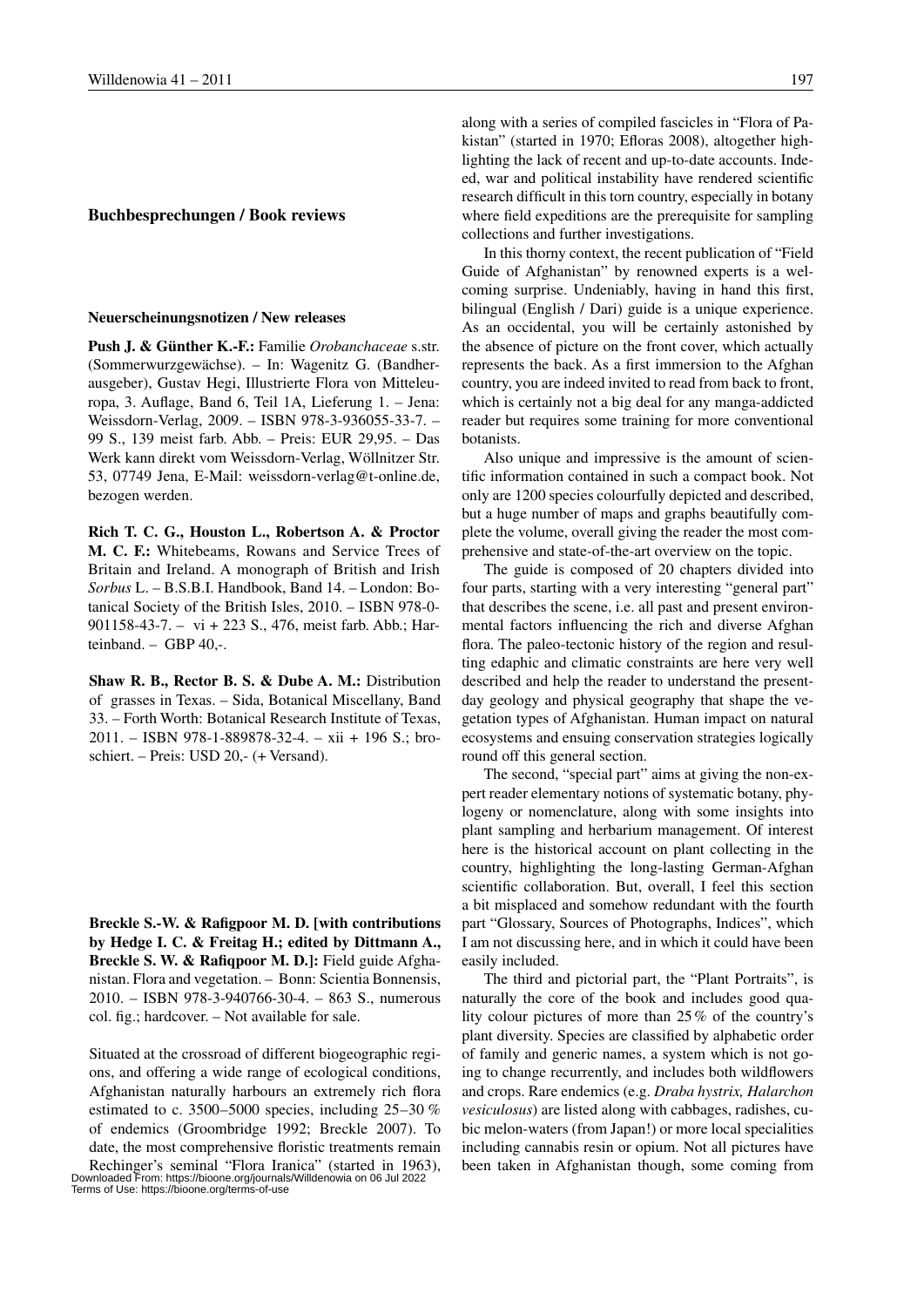quite remote countries such as Spain or Costa Rica! I will not mention determination mistakes, which are inherent to such pictorial guides, and will certainly be compiled and edited in future versions.

Before concluding, a special mention should be made about the non-commercial aspect of the guide, which is freely available for use in Afghanistan and other worldwide botanical institutions, thanks to the German Academic Exchange Service / Deutscher Akademischer Austausch Dienst (DAAD). Overall, one must acknowledge here the impressive work of Breckle, Rafiqpoor and collaborators, providing in a nutshell what any botanist should know about Afghan flora and vegetation, and hope that in the near future it will be possible to use this book in the field. Guilhem Mansion

## References

- Breckle S. W. 2007: Flora and Vegetation of Afghanistan. – Basic Appl. Dryland Res. 1: 155–194.
- Efloras 2008: Efloras. Missouri Botanical Garden, St. Louis, MO & Harvard University Herbaria, Cambridge, MA. – Published at<http://www.Efloras.org>
- Groombridge B. 1992: Global biodiversity, status of the earth's living resources. – London: Chapman & Hall.

**Hauck M. H. & Solongo Z. B.:** Flowers of Mongolia / Mongol orny cėcėg. – Telgte: Biermann, 2010. – ISBN: 978-3-9813082-0-4. – 325 S., zahlr. Abb., Harteinband. – Preis: EUR 69,-.

Endlich, eine Bilderflora der Mongolei! Das gerade erschienene Werk enthält 435 Arten und damit immerhin bereits 15 % der mongolischen Flora.

Zusammen mit der virtuellen Datensammlung zur Flora der Mongolei [\(http://greif.uni-greifswald.de/flo](http://greif.uni-greifswald.de/floragreif/)[ragreif/](http://greif.uni-greifswald.de/floragreif/)), wo aktuell 1009 Arten in Bildern (Scans von Herbarbelegen und Fotos) präsentiert werden, ist ein bemerkenswerter Anteil der mongolischen Flora mit Farbfotos abgedeckt. Von den Autoren wird diese Internet-Seite aber leider nicht zitiert.

1182 Farbfotografien von 435 Arten der Höheren Pflanzen aus 75 Familien sind in dem neuen Werk enthalten. Die Intention der Autoren ist es, durch aussagekräftige Fotos eine anschauliche Ergänzung zu den vorhandenen Florenwerken (Grubov 1982, 2001, 2008: Key to the vascular plants of Mongolia; Gubanov 1996: Conspectus of flora of Outer Mongolia; regionale Werke z.B. Flora Khangaya, auf russisch) der Mongolei anzubieten. Die Fotos sind in vier Gruppen gegliedert: *Pteridophyta, Gymnospermae, Dicotyledonae* und *Monocotyledonae.* Innerhalb dieser Gruppen sind die Familien und in den Familien die Arten alphabetisch angeordnet.

Geländetauglich ist das Werk nicht, ist es doch für eine Jackentasche zu groß und mit stolzen 1,1 kg auch relativ schwer. Dafür ist das Buch dreisprachig (deutsch, men sind Grubov (1982, 2001, 2008) entnommen, und jede Art ist mit ein bis sieben Abbildungen präsentiert, die den Habitus, Blüten und Blütenstände umfassen. Der nachvollziehbare Schwerpunkt liegt auf schönen, großblütigen Arten. So sind beispielsweise *Ranunculaceae* und *Lamiaceae* mit einem größeren Anteil der vorkommenden Arten enthalten, während die grasartigen Familien *Poaceae* und *Cyperaceae* eher unterrepräsentiert sind.

Früchte sind nur in Ausnahmefällen zu sehen. Das mag phänologische Gründe haben, da viele Arten erst spät im Jahr Früchte ausbilden, die meisten Exkursionen aber in den Sommermonaten stattfinden. Bedauerlich ist das insbesondere für die *Asteraceae, Brassicaceae* und *Chenopodiaceae,* aber z.B. auch für die *Fabaceae* und *Boraginaceae,* wo die wichtigsten Bestimmungsmerkmale an den Früchten zu finden sind.

Die Qualität der Fotos ist sehr gut, speziell bei den Habitusaufnahmen könnte aber manche redundante Abbildung eingespart werden. Als Bildunterschrift wird der Artname auf deutsch und mongolisch angeboten, aber ohne eine Beschreibung, die insbesondere bei manchen Detailaufnahmen hilfreich wäre. Botanisch weniger versierte Leser könnten z.B. die häufig auftretenden, dunklen Gallen an *Haloxylon ammodendron* (Seite 51 Abb. 3) für kleine Zapfen halten.

Für den Druck haben die Autoren nur solche Arten ausgewählt, von deren Bestimmungsqualität sie überzeugt sind. Doch ist die Auswahl sicher auch durch ihre Reiserouten geprägt. Sie bezieht sich insgesamt wohl eher auf den Norden der Mongolei, denn einige der wichtigsten, vegetationsbestimmenden, zentralasiatischen Wüstenpflanzen fehlen (z.B. Anabasis brevifolia, Stipa gla*reosa*).

Artnamen und Synonyme der relevanten Literatur, Informationen zu typischen Habitaten und Vegetationstypen sowie kurze Kommentare finden sich im 2. Teil des Buches. Bestimmungsmerkmale sich nicht enthalten. Diesbezüglich muss man weiterhin auf das Grundlagenwerk von Grubov (s.o.) zurückgreifen, das im Querschnitt sehr gute, brauchbare Schlüssel und praktische, kurze, auf bestimmungsrelevante Merkmale fokussierte Beschreibungen enthält und damit ohnehin nicht leicht zu übertreffen ist. Die Verbreitung in der Mongolei wird in Form von Nummern, die sich auf die phytogeographischen Regionen von Grubov beziehen, angegeben. Den Gebrauchswert des Werkes beeinträchtigt, dass Fotos und Kommentare in getrennten Buchbereichen liegen.

Insgesamt ein gelungenes Werk für Mongolen, Deutsche oder des Englischen mächtige Botanikfreunde. So können wir uns auf die geplanten Erweiterungsbände mit hoffentlich vielen Fruchtdetails freuen. Sabrina Rilke

**Kurtto A., Weber H. E., Lampinen, R. & Sennikov A. N. (ed.):** Atlas Florae Europaeae. Distribution of vascular plants in Europe 15. *Rosaceae (Rubus)*. – Helsinki: The

mongolisch, englisch) aufgebaut, alle mongolischen Na-Downloaded From: https://bioone.org/journals/Willdenowia on 06 Jul 2022 Terms of Use: https://bioone.org/terms-of-use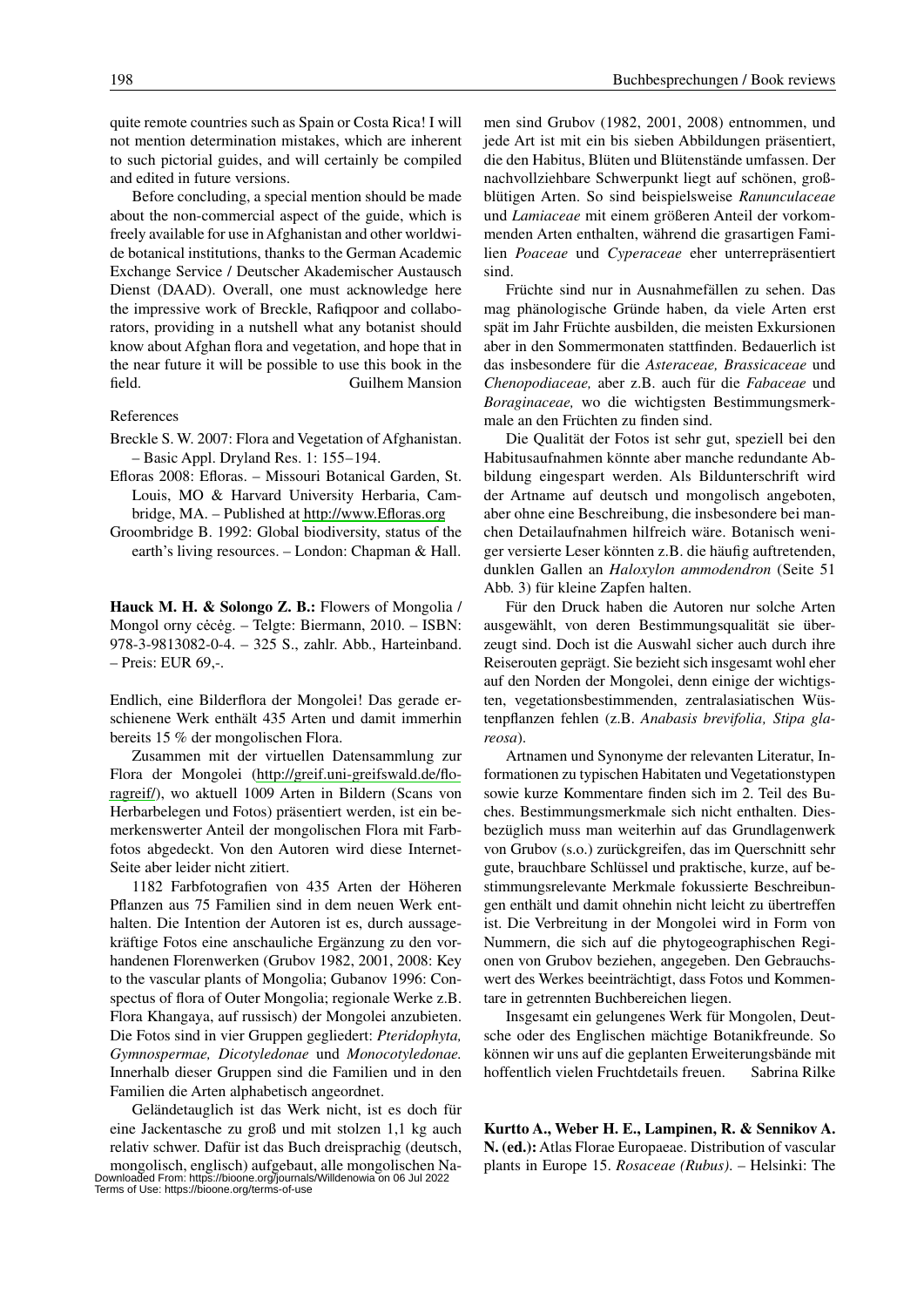Committee for Mapping the Flora of Europe & Societas Biologica Fennica Vanamo, 2010. – ISBN 978-951- 9108-16-2. – 362 S., 795 Verbreitungskarten; broschiert. – Preis: EUR 140,-.

Wohl bei keiner anderen Gefäßpflanzen-Gattung sind die Unterschiede zwischen Flora Europaea und Atlas Florae Europaeae ("AFE") so groß wie bei *Rubus:* Nicht weniger als 616 der in Band 15 behandelten *Rubus*-Arten waren in Flora Europaea nicht enthalten. Das entspricht 81 % der mittlerweile gut bekannten europäischen Brombeer-Flora!

Außergewöhnlich ist aber nicht allein das hohe "Turnover", sondern auch die Tatsache, dass 738 der insgesamt 763 behandelten Arten Endemiten Europas sind – viele von ihnen besitzen Verbreitungsgebiete, die auf einzelne Länder oder deren Regionen beschränkt sind. Und noch ein Rekord sei vermerkt: Obwohl der Band nur die Vertreter einer einzigen Gattung abhandelt, ist er der dickste, den es je gab. Mit seinen 362 Seiten besitzt er ungefähr den doppelten Umfang vom Durchschnitt der AFE-Bände 1–14.

Diese Revolution ist keineswegs überraschend, sondern konsequent. Flora Europaea hatte 1972 für seinen zweiten Band, der die *Rosaceae* enthielt, auch auf unkritisch erstellte Florenwerke einzelner Länder zurückgreifen müssen, welche die Qualität der Gesamtbearbeitung senkten.

Das Jahr 1972 markierte aber auch eine Wende, denn in jenem Jahr erschien Heinrich E. Webers "Die Gattung *Rubus* L. im nordwestlichen Europa". Diese Arbeit war der Kuss, der die im Tiefschlaf liegende Batologie (*Rubus*-Taxonomie) auf dem Kontinent zu neuem Leben erweckte: In mehreren europäischen Ländern begann eine neue kritische Beschäftigung mit den Brombeeren. Entscheidend für die Fortschritte war die einheitliche Anwendung eines taxonomischen Konzepts, das arealkundliche und evolutionsbiologische Grundlagen mit Praktikabilitätskriterien verband. Mit großem didaktischem Geschick bewarb Weber die als sinnvoll erkannten Prinzipien. Dieses Konzept und der erreichte Forschungsstand sind in Kurzform in den vorliegenden Band eingefügt. So ist es insgesamt ein Glücksfall, dass Weber nicht nur seine über Jahrzehnte gesammelten und kritisch geprüften Daten zur Verfügung stellte, sondern als Mit-Herausgeber und -Autor dem Band seinen Qualitätsstempel aufgeprägt hat. Das Gelingen der europäischen Synopse, die jetzt als Band 15 der AFE-Reihe vorliegt, ist das unbestreitbare Verdienst dieses außergewöhnlichen Forschers. Ein Satz aus dem Vorwort: "Much of the high quality of the result must be attributed to H. E. Weber's expertise and efforts . . .".

Aufbau und Darstellung folgen im Übrigen dem bewährten Prinzip, das allen AFE-Bänden zugrunde liegt. Benutzer bekommen nicht nur detaillierte Informationen über die Verbreitung, Taxonomie, Nomenklatur und die *Rubus*-Arten, sie halten damit auch das "Findbuch" zur gesamten relevanten Literatur in der Hand, die nirgendwo sonst so umfassend erschlossen ist.

Ein lesenswerter Abriss der Geschichte der *Rubus*-Forschung in Europa, illustriert durch zwei interessante Aktivitätsprofile, verstecken sich unter der trocken klingenden Überschrift "Taxonomic statistics".

Aufschlussreich und in dieser Form bisher nirgendwo dargestellt ist der Vergleich der Artenzahlen der betrachteten Länder. Für Staaten mit vergleichbarem Bearbeitungsstand spiegeln die Zahlen das generelle West-Ost-Gefälle: So sind in Deutschland 397 Arten nachgewiesen, während seine östlichen Nachbarn Tschechien 116 Arten und Polen "nur" 99 Arten besitzen. Der Blick Richtung Westen scheint diesem Trend zu widersprechen, denn aus Frankreich sind erst 200 Arten nachgewiesen, also nur etwa die Hälfte des deutschen Spektrums. Eine Karte wie die von *Rubus laciniatus* (S. 97) zeigt, woran das liegt: Die Westgrenze der Punktwolke endet ziemlich abrupt an der französischen Grenze – häufig hüben, fast fehlend drüben. Dass hier eine Bearbeitungsgrenze und keine Verbreitungsgrenze abgebildet ist, liegt auf der Hand. Bei der Interpretation aller westeuropäischen Verbreitungsbilder sollte man also im Hinterkopf behalten, dass es etwas länger dauerte, bis sich auch die französische Batologie vom inzwischen gereiften Prinzen küssen ließ. Doch jetzt hält der Bund, wie die regelmäßige Teilnahme französischer Botaniker an den länderübergreifenden "*Rubus*-Konzilen" zeigt. Es ist deshalb zu erwarten, dass die Kenntnislücken, die in Frankreich gebietsweise noch bestehen, in einer nächsten Auflage geschlossen werden können. Vielleicht ist Frankreich auch noch für eine dreistellige Zahl zusätzlicher Arten gut.

Fehler, auf die man bei der Fülle der verarbeiteten Daten nach menschlichem Ermessen gefasst sein muss, sind mir nicht aufgefallen. Sicher wird jeder gute Kenner bei inquisitorischer Durchsicht der ihm bekannten Areale irgendwo auf einzelne Rasterpunkte stoßen, die ihm unbekannt oder zweifelhaft erscheinen. Dann gilt die Empfehlung und das Angebot der Herausgeber, die in der Datenbank hinterlegten Informationen abzufragen und, falls wirklich ein Bestimmungs- oder Übertragungsfehler vorliegen sollte, diesen zu verbessern.

Bei zwei unbedeutenden Taxa gibt es eine Abweichung zwischen Text- und Kartenteil einerseits und tabellarischer Zusammenfassung andererseits. So werden *Rubus pedatifolius* und *R. pseudogravetii* im Hauptteil des Buches als "valueless and doubtful" geführt bzw. gar nicht behandelt, obwohl die Statustabelle im Anhang beide Arten für Teile von West- und Mitteleuropa als gleichberechtigte "natives" auflistet. Ein kleines Missverständnis ist auch bei *R. crespignyanus* unterlaufen. Der im Südosten Englands vorkommende Endemit ist auf Seite 111 in Karte und Text korrekt dargestellt. Auf Seite 123 wird er dagegen in einem Kommentar zu *R. calvatus* als "local biotype" disqualifiziert – dort allerdings mit einem zu *"R. screspignyanus"* verkappten Namen.

Chromosomenzahlen der aus Europa nachgewiesenen Downloaded From: https://bioone.org/journals/Willdenowia on 06 Jul 2022 Terms of Use: https://bioone.org/terms-of-use